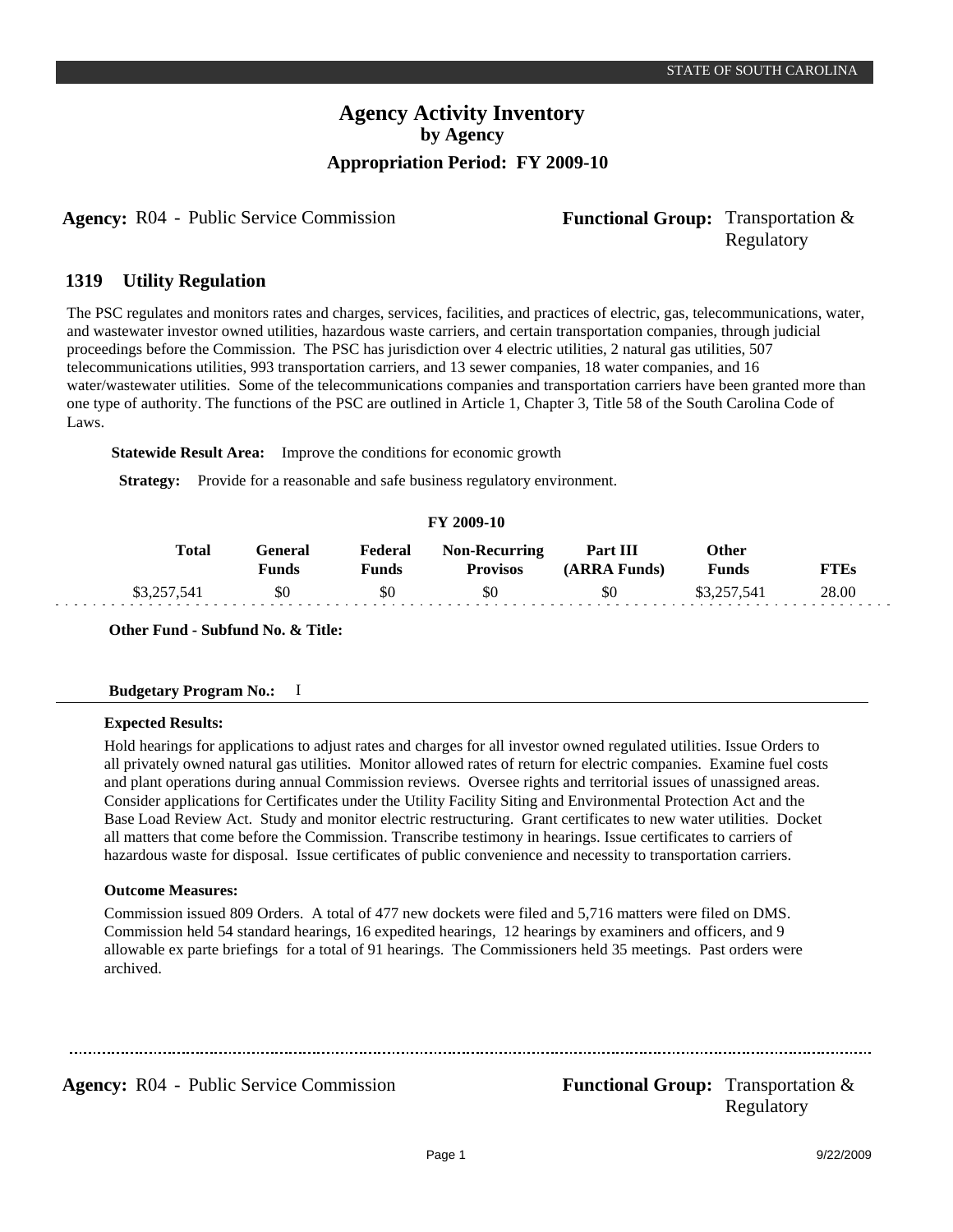## **Agency Activity Inventory by Agency Appropriation Period: FY 2009-10**

#### **Administration 1321**

The Administration program directs the daily operation and administration of the agency, prepares and monitors the annual operating budget, oversees agency's fiscal matters, manages the local area network and website, provides desktop computer support, and manages human resources, and is responsible for the assessment of regulated utilities.

**Statewide Result Area:** Improve the conditions for economic growth

**Strategy:** Administration

#### **FY 2009-10**

| Total     | General<br>Funds | Federal<br>Funds | <b>Non-Recurring</b><br><b>Provisos</b> | Part III<br>(ARRA Funds) | Other<br>Funds | `TEs  |
|-----------|------------------|------------------|-----------------------------------------|--------------------------|----------------|-------|
| \$971,767 | \$0              | \$0              | \$0                                     | \$0                      | \$971.767      | 10.00 |

**Other Fund - Subfund No. & Title:**

## **Budgetary Program No.:** I

#### **Expected Results:**

Maintain and expand public access to Commission records and proceedings by making available calendars, notices, agendas, orders, and publications, on line and on-site. Complete development of annual budget on time.

## **Outcome Measures:**

DMS consistently utilized by Commission to provide daily filing information for the Commission's use, in addition to full use by the public. DMS relied upon by entities who appear before the Commission as a source of current information such as pending applications and petitions and deadlines for filing information such as prefiled testimony and affidavits of publication. E-tariff filing fully implemented for use by telephone, gas, and electric utilities. Archived Commission orders continue to be scanned and made a part of the DMS. PSC Advisory Committee meets regularly. Revisions to all PSC regulations to conform to Act 175 completed at the end of the 2008 legislative session.